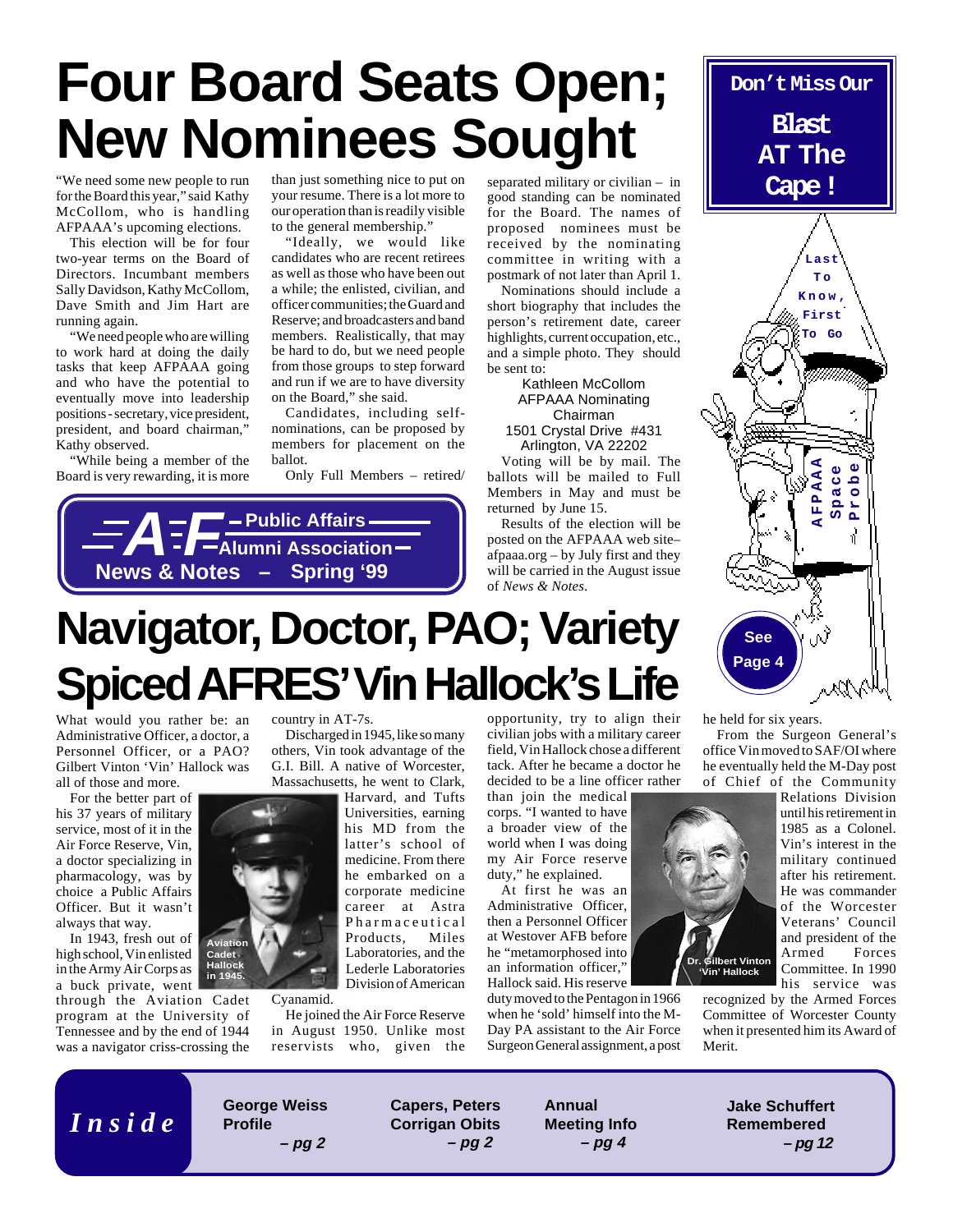

### **George Weiss: From Aviation Cadet To Public Affairs Master**

**by Chuck Lucas**

**Then Major George Weiss (r) with Colonel Bill McGinty at 2nd Air Divsion, Tan Son Nhut AB, Vietnam, in 1965.**

George Weiss' Air Force career began as an aviation cadet in 1944, but it was not until the 1950s, after he returned to active duty and was commissioned from the ranks, that he became involved in some of the Air Force's most significant missions.

 In 1951 he was the only public relations officer in 9th Air Force. In 1955 he was sent from TAC Headquarters with a Composite Air

Strike Force (CASF) to support U.S forces in **Here** Lebanon. There he joined Colonel Bill McGinty, 17th AF

IO. They moved the CASF Information Office from Incirlik AB, Turkey, to the American Embassy in Beirut. That ended the Navy's monopoly at daily news briefings. A press tour to Incirlik, designed to get the Air Force story out, was complicated by classified U-2 missions being flown from the base. When a U-2 arrived during the visit George and McGinty focused the media's attention on a display away from the runways until it was stowed out of sight in a hangar.

Colonel Ben LeBailly left TAC in 1960 to be SAFOI chief and took Weiss along to work on acquisition of the new TFX tactical fighter which eventually became the F-111.

Among Weiss' responsibilities at the Pentagon was to monitor the command post. Privy to early missile radar sightings in Cuba, he was detailed to the command post. As the information was gathered and the gravity of the situation escalated, the deployment of 1,500 tactical fighters to Florida's McCoy, MacDill and Homestead AFBs was reported as routine TAC exercises. Designated as a press escort for a tour to the Navy and Marine base at

Cuba, Weiss was ordered off the plane by a Navy commander. When Arthur Sylvester, DoD Public Affairs chief, heard of the bumping he put George on another plane the next day. "It was the old Independence and I sat in the seat that Truman had sat in with a great big window." On arrival in Cuba he informed the Navy commander that "the Assistant

> Secretary of Defense for Public Affairs would like to talk to you . . . and, you are to get

your bag and get on this airplane.

That's what happened."

As part of a Pentagon study group planning the Air Force's role in Vietnam, Weiss suggested "First Air Commandos" as the name for the first unit deployed. The leadership bought it. Well, not all of them.

Lt. General Ben Davis, Manpower chief, later "instructed" Weiss on how Air Force units are named. General Davis said that "he would stay out of Public Affairs if I would get out of his business. I saluted smartly and said, 'yes sir!' The name stuck until after I left the Air Force and they became the 1st Special Operations Wing."

Weiss was at Andrews AFB when President Kennedy's body was returned from Dallas. "All press passes had been canceled . . . My job was to identify Department of Defense newsmen." One memory lingers. Mrs. Kennedy went "to the back of the ambulance where the casket was inside . . . the doors were closed . . . she was beating on the ambulance (doors) with both hands and yelling. Two guys came running up . . . I suppose they were Secret Service . . . They had a little talk with her and one of them went around,



#### **William T. Capers III**

William T. Capers III, 70, who had a 23-year career in the Air Force died following a heart attack November 20.

He spent most of his career as a pilot and international affairs specialist, including duty in the latter area in the Pentagon, before Guantanamo, before departure for entering the Public Affairs career State Department.

#### **Thomas Francis Corrigan**

Thomas Francis Corrigan, whose military career began in the Royal Canadian Air Force in 1941 and ended when he retired from the United States Air Force in 1962, died June 19 at 80 in Colorado Springs.

In the latter part of his career he served as an Information Officer at the Air Force Academy; director of information at Northern NORAD Region, Goose Bay, Labrador; and at Air Defense Command.

Bernard Peters, who spent most of his 28-year Air Force career as an information officer, died at 86 of congestive heart failure January 3 in Los Gatos, California.

His career began in World War II during which he was a logistics officer in India and North Africa.

opened the door and reached in . . . there was a sailor inside . . . and he threw the guy out, sprawled onto the concrete apron . . . and the other guy had gone to the other side and I was told by somebody that he threw another sailor out and there was a Navy nurse in there and she was thrown out . . . I mean, it was very rough. They put Mrs. Kennedy in the front seat and they got in with her...and drove off with the body. I have no idea where they went and have always wondered."

As America's effort in Vietnam grew in 1963, the Air Force's story was not getting out because the Armydominated Military Assistance Command Vietnam (MACV) took a long time to approve Air Force news releases and photos.

When Weiss and McGinty were reunited in Vietnam in 1965 that changed."The Air Force was dealing in history, not news. We were in a competition and we were losing . . . (Brig. General) LeBailly asked us to put the Air Force into the war because

field. He had been an adviser to the Panamanian. Air Force.

He was at NORAD when he retired as a Lieutenant Colonel in 1978.

Using his experience in international affiars, after leaving the Air Force he spent 15 years with the

He transferred to the U. S. Army Air Forces in 1942. Among his assignments after that were C-47 instructor pilot, operations officer and commander of the 92nd Troop Carrier Squadron, and commander of the 94th Troop Carrier Squadron. He also served in the Secretary of Defense's office in London.

He retired in 1962 as a Lt. Colonel and is survived by his wife Margie, sons Charles and Buck, and four grandchildren.

**Bernard Peters**

After retiring from the Air Force as a Lt. Colonel in 1965 he held positions as director of information for the International Association of Chiefs of Police and the Federal Bureau of Prisons. He lived in Oxon Hill for 34 years prior to moving to San Francisco in 1995.

MACV had literally cut us out of it. . . We had to have somebody over there with a little rank and Colonel Bill McGinty was the guy," George recalled. "MACV did not want a strong Air Force colonel running the operation . . . They wanted him out of there."

McGinty and Weiss took the media to the Air Force – putting reporters on missions in the air and with units and people on the ground. Ultimately, DoD bowed to MACV pressure and McGinty was recalled. "He was fired for not lying to the press," Weiss said. "That may be a first. You have to have integrity with your job. When you tell a newsman (something), they have to believe you, they have to know you are honest."

George retired as a Lt. Colonel in 1970. After serving as an editor for *Armed Forces Journal*, he joined McGinty as a public relations representative for Boeing in Washington, D. C. in 1972. Today he continues to fly his own airplane, writes, and serves as a consultant.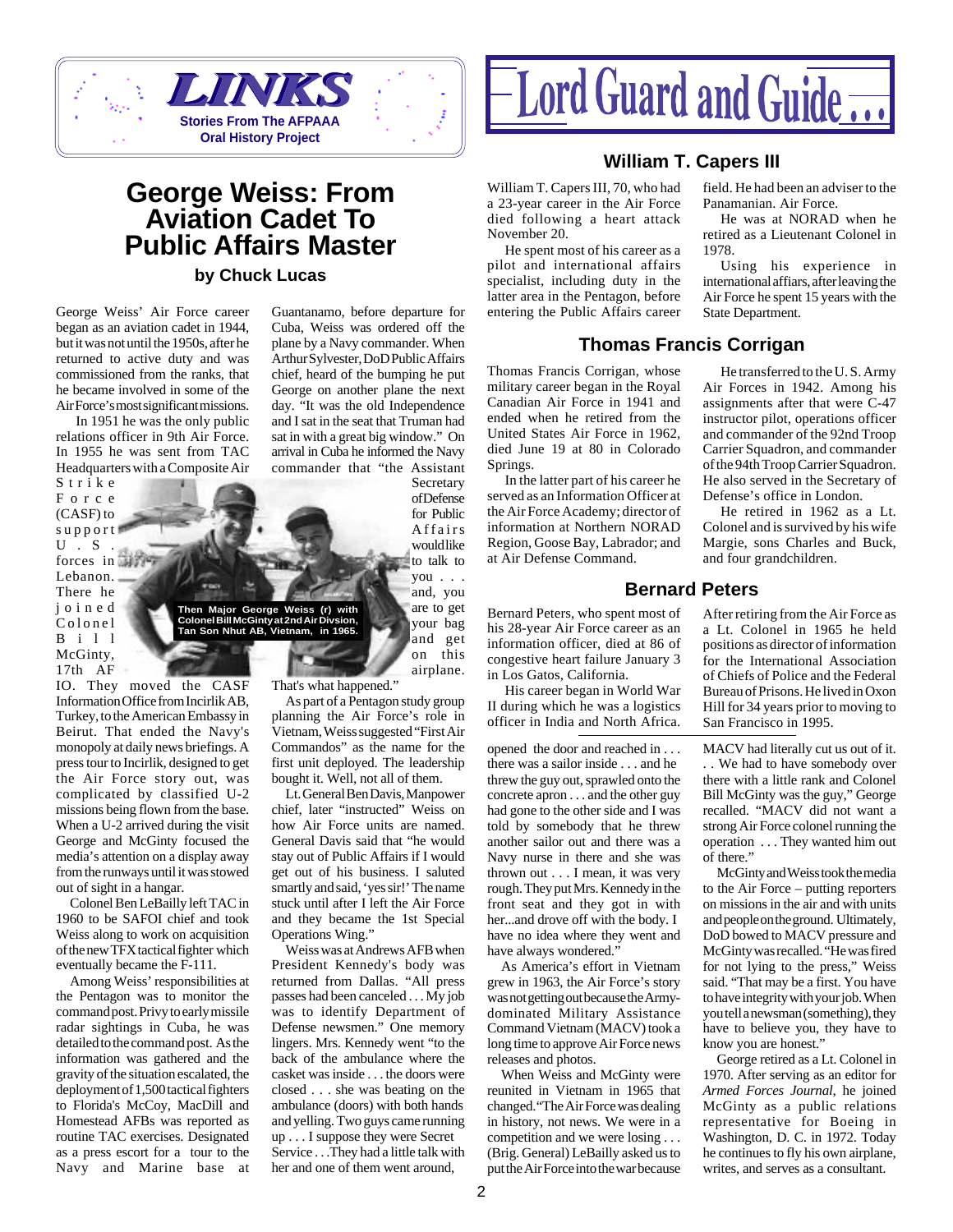# **From The Chairman's Pen**

*Move over Mickey Mouse, the AFPAAA is coming to Florida!*

*This promises to be one of the more enjoyable annual meeting sites as it is near some of the most interesting, enjoyable, and fun locations in America.*

*Florida is beautiful beaches, warm weather, oceanfront resorts and of course Disney World, Epcot Center, Cape Canaveral and the space program, water gardens, wildlife (not to be confused with the annual meeting attendees) and many more famous tourist attractions. Our annual meeting will be near all those sites at Satellite Beach, very near Patrick AFB and the Cape; and the dates are April 29th – May 2nd.*

*Nearly fifty AFPAAA members reside in Florida and we are encouraging all of them to drive up, down or across the state to join the fun. Uplanders will be escaping the last of winter in exchange for a few days in the sun and sand of Florida's east coast.*

*Of course we are planning an interesting meeting with tours of the historic military sites and facilities near Satellite Beach along with an update from SAFPA Director Ron Rand and a discussion of how AF public affairs played an important part in the early days of space exploration.*

*And, as usual, there's golf, great food and drink, lots of old friends exchanging stories, lies, addresses and jokes – with the current White House troubles there should be some good Bubba stories floating around – as well as the many nearby attractions that can make for a very good trip to Florida in the Spring.*

*Dave Shea, Mr. Annual Meeting, and his loyal on-site staff, led by Roy Williamson, have been busy planning the activities and we are once again proud to say our annual registration costs are still very affordable (\$85 for members, \$60 for spouse and/or guests). However, Dave says to sign up early as only so many rooms are available at the Ramada Oceanfront Resort. Be nice if it were completely full of members. Call them at (800) 345-1782. .*

*So, get those registrations and checks mailed in, reservations and travel arrangements confirmed, and suntan lotion purchased as this year's annual meeting is gonna be a fun and memorable time.*

*This is a great opportunity for Florida members to find new member candidates and get them to join, attend, and find out what the Air Force Public Affairs Alumni Association is all about. If I know Roy Whitton, he is already beating the bushes to bring some new members to the meeting. Way to go Roy!*

*Check out the next two pages, they have the details of the meeting and make your plans now to join us in Florida!! See ya there!*

 *– Mike McRaney*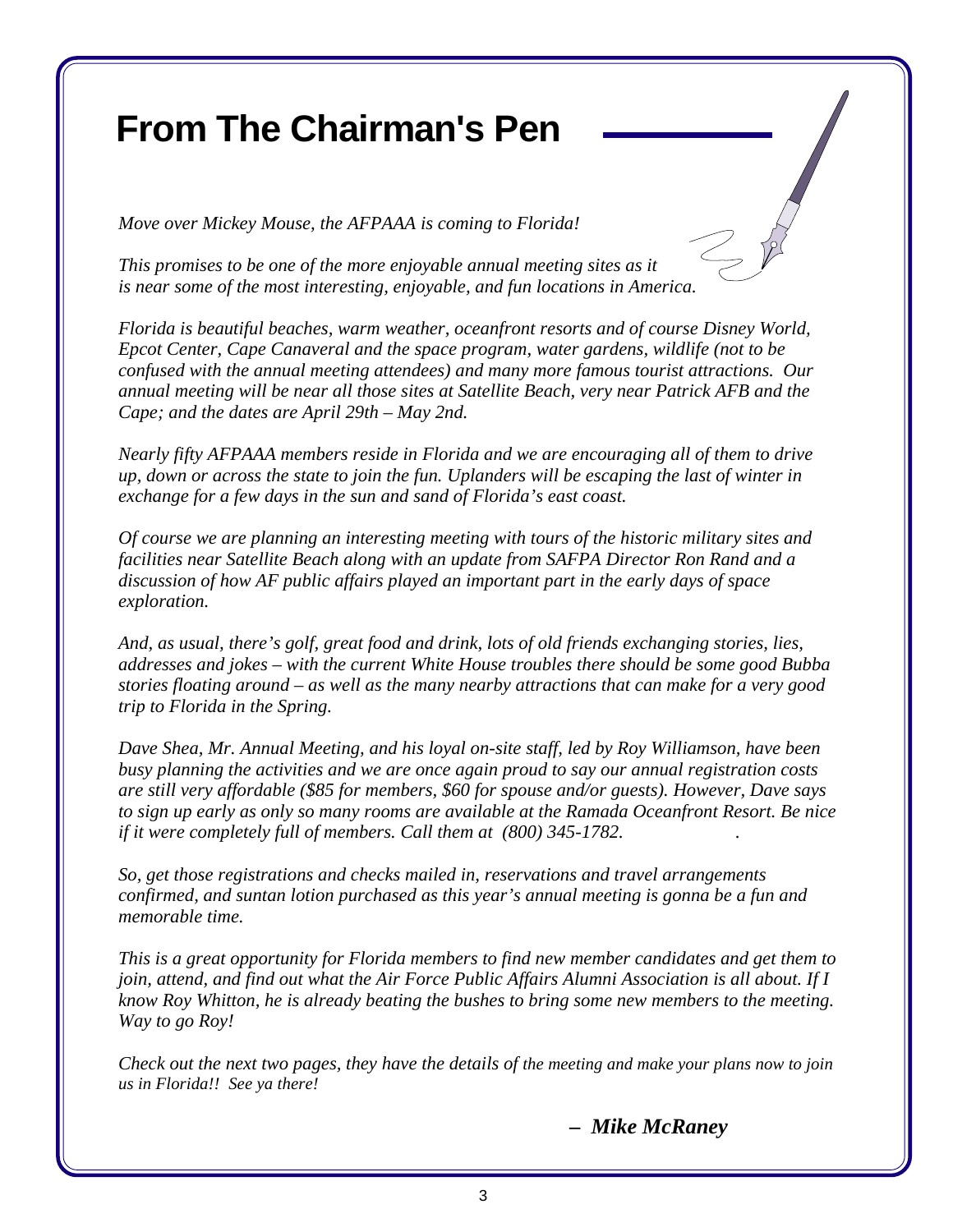# **Space Update, 'Hot Spot' PAOs, Historic Panel & Camaraderie Highlight Gathering**

"We should have a blast," enthused Annual Membership Meeting Chairman Dave Shea. "Roy Williamson has done a terrific job putting the program together and ensuring the Ramada Oceanfront Resort is ready to cater to our members. This is a wonderful opportunity to get together with friends you haven't seen in years and get caught up on what is happening in today's Air Force." We'll start with the traditional no-host icebreaker at the Ramada. Friday morning, in addition to getting an update on the Air Force space program we'll tour the Air Force Space & Missile Museum.

Friday's lunch at the Officers' Club will provide a chance to meet PAs serving at Patrick. Afterwards we'll learn what is happening in Public Affairs from PA Director Colonel Ron Rand. Then we'll hear from PAs recently back from hot spots such as Bosnia and the Middle East. That will be followed by a historical retrospective on how Air Force public affairs for the space program evolved in the 1960s – when failure was as likely as success –by people who were there.

That evening the gala reception and dinner at the Ramada will cap the social side of our gathering.

Saturday morning, following a continental breakfast, we'll have our business meeting where the activities and accomplishments of the year will be reviewed and members can express their views and present new business.

Friday's lunch, reception and dinner; and Saturday's continental breakfast, as well as a memento, are included in the registration fee. To register complete the form on the opposite page and mail it with your check to the Association. Hotel reservations should by made directly by calling 1-800-345-1782.



### **Bring Your Suntan Lotion – Annual Meeting Puts Sun, Surf, Golf, Sites, Cruises At Your Fingertips**

There are a lot of good reasons to expand your trip to the Annual Membership Meeting by days or even a week or two. First, it's one of the best times of the year in Florida – before it's too hot or too humid. That means the golfing and tennis are great, the beaches perfect, and opportunities for comfortable sight-seeing bountiful.

Satellite Beach is a great jumping off point for well known tourist stops like Disneyland, Universal Studios, and Cypress Gardens – Roy Williamson works at the latter and can provide the inside scoop to make the most of your visit there.

And there are plenty of lesser know places like the John and

Mable Ringling Art Museum in Sarasota; the Salvador Dali Museum in St. Petersburg, or the Henry Flagler Museum in West Palm Beach – where you can get a look at how the mega-rich of the turn of the century lived.

Also, there may not be a better chance for a Carribean cruise. Remember, nearby Melbourne is a busy port for many cruise ships and you can get substantial price reductions on unsold cabins as sailing dates near. Just keep a bag packed and be ready to go.

Of course you can always do nothing, just spend a few extra days walking the beaches and dipping your tootsies in the surf.

### **Your Choice: Plane, Train, Or Automobile To Satellite Beach**

Contrary to conventional thinking, Satellite Beach, Florida, is not off the beaten path and hard to get to. Depending on your departure point, how far you are travelling, budget, and your personal preferences you can get there by air or car, even by train if that is your choice. Unless you live in

the immediate vicinity, air is probably the fastest way to get to Satellite Beach. If that is your choice, keep in mind that the nearest airport is at Melbourne with Orlando next.

No matter which airport you choose, you will need to get to the Ramada Oceanfront Resort. That means taking a shuttle or renting a car.

Airfares can vary widely depending the on airline and airport you choose. If you are going to rent a car, check out other airports such as Daytona Beach, Tampa, and Jacksonville and airlines such as Metrojet and Air Trans as well as the bigger name carriers. If the savings are enough it may be worthwhile to drive a little longer, especially if you have unlimited mileage. At the same time, when you put your travel package together keep in mind that car rental rates also vary from airport to airport.

For those driving the main routes are I-10 to I-95 from the West; I-75 to I-10 to I-95 from the mid-West; and I-95 for those on the East Coast. When get to the vicinity of Satellite Beach follow the local directions and maps you'll receive from prior to the meeting.

If you are from the Washington D.C. area you can have the best of two worlds by choosing Amtrak's Auto Train. It is a non-stop, all reserved Superliner train from Lorton, Virgina, to Sanford, Florida, that enables passengers to take their car with them.

The train departs at 4:30 in the afternoon for its 18-hour trip. Cars need to be at the station by 3:30, vans and motorcycles by 2:30. They are placed in enclosed car carriers and are unaccessable until you reach Florida.

You'll have complimentary meals in the dining car, a movie in the lounge car, and have the choice of purchasing either coach or sleeper service. All passengers enjoy complimentary meals in the dining car. For more information call Amtrak at 1-800-872-7245 or check it's website at: www.amtrak.com

**Melbourne Airport – Ramada** *AAA Transport (407) 960-4224 (407) 726-8511 Cocoa Beach Shuttle (407) 784-3831 Patrick Taxi (407) 777-7000* **Orlando Airport – Ramada** *AAA Transport (407) 960-4224 (407) 726-8511 Cocoa Beach Shuttle (407) 784-3831*

*Airport Shuttles*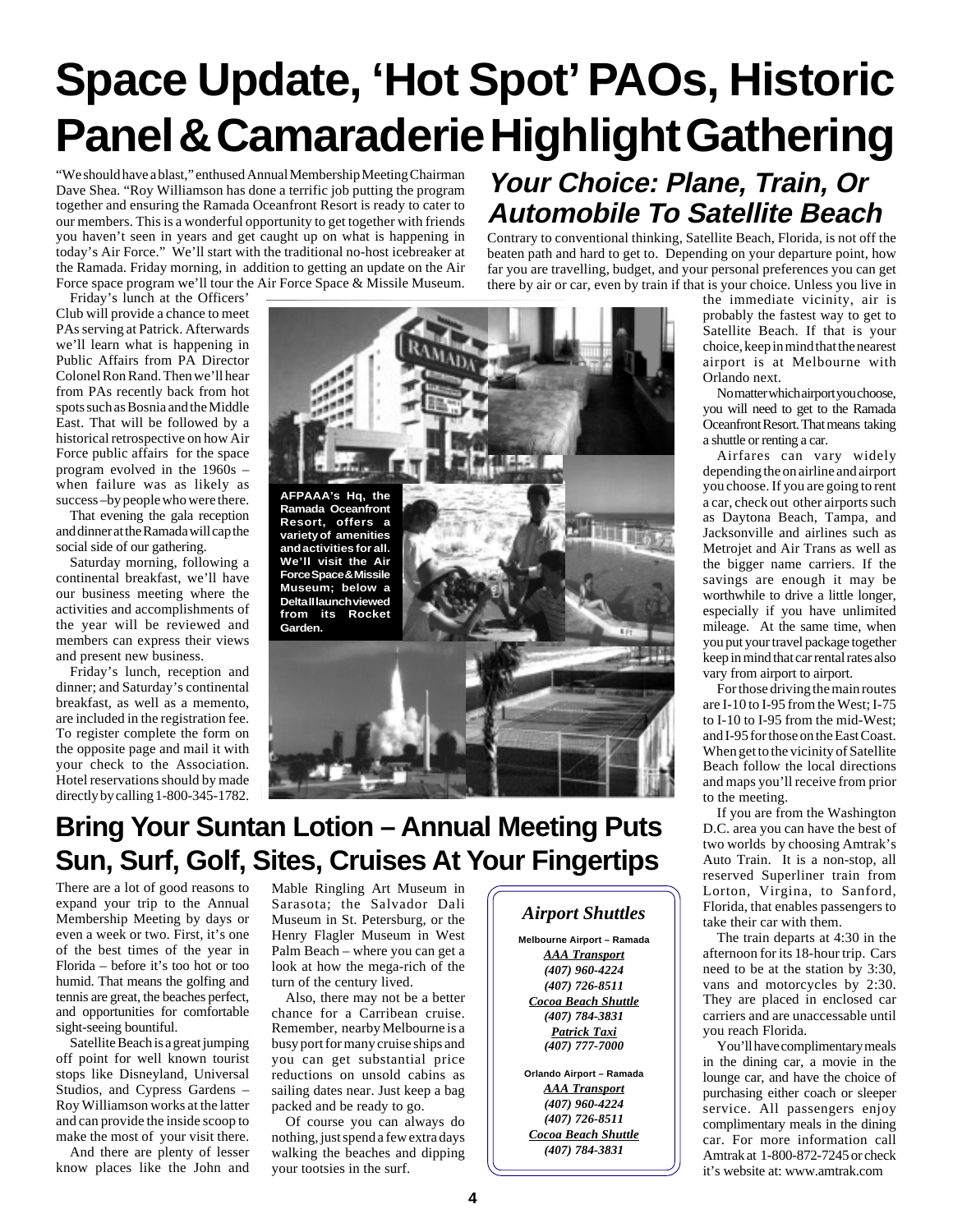**The headquarters for AFPAAA's Sixth Annual Membership Meeting is the Ramada Oceanfront Resort, Satellite Beach, Florida. A group rate of \$74 oceanview and \$64 cityview, plus tax is available. Call (800) 345-1782. Lodging reservations and expenses are the responsibility of attendees. Appropriate casual attire – no shorts, t-shirts, or tank tops, please - is the dress for all daytime activities; coat and tie please for the Friday reception and dinner. The schedule for the meeting is:**

#### *Thursday, April 29*

3:00 PM - Registration opens at Ramada Oceanfront Resort 4:00 PM to ? - No-host icebreaker Ramada Oceanfront Resort

#### *Friday, April 30*

- 8:30 AM Buses to Patrick AFB
- 9:00 AM Welcome & Briefings Commander, 45th Space Wing
- 10:00 AM Panel Creating the AF Public Affairs Space Program
- 11:00 AM Report from the Hot Spots Bosnia & Middle East
- Noon Lunch at Patrick AFB Officers' Club
- 1:00 PM The State of Air Force Public Affairs: Colonel Ron Rand, SAF/PA Director
- 1:30 PM Tour Air Force Space & Missile Museum
- 3:00 PM Buses return to Ramada Oceanfront Hotel





6:00 PM - Reception, dinner, entertainment Ramada Oceanfront Hotel

#### *Saturday, May 1*

- 8:00 AM Continental breakfast Ramada Oceanfront Meeting Room
- 8:30 AM Sixth Annual Membership Meeting
- 11:00 AM Remainder of the day/evening members choice: golf, sight-seeing, visit friends

#### *Sunday, May 2*

Depart Satellite Beach

Advance registration fee for members is \$85 (includes lunch at Patrick AFB, reception & dinner, continental breakfast, memento, and registration package); advance registration for nonmembers is \$110 (includes a one-year Full membership or three-year Associate membership, as appropriate). On-site registration is \$110 for members and nonmembers. Spouse/guest registration either in advance or on-site is \$60. *Advance registration for the meeting must be received NLT April 9.*

*Note: The Ramada Oceanfront Resort is a small hotel. We should almost fill the hotel. Reserve your room early to avoid losing it to people going to Cape Canaveral for other events. Please call the Ramada Oceanfront Resort directly for room reservations (800) 345-1782.*

## ✄**Air Force Public Affairs Alumni Association Sixth Annual Membership Meeting Registration**

| Spouse's Name: _______________________                                                        |                                                                                                                                 |
|-----------------------------------------------------------------------------------------------|---------------------------------------------------------------------------------------------------------------------------------|
|                                                                                               | Please make your check payable to:                                                                                              |
| I am retired: I am on active duty: _____                                                      | Air Force Public Affairs Alumni Association<br>and mail to:                                                                     |
| Please make __ member reservation(s) @ \$85 _____                                             | Air Force Public Affairs Alumni Association                                                                                     |
|                                                                                               | P.O. Box 540                                                                                                                    |
| Please make ___ spouse/guest reservation @ \$ 60 ______                                       | Fairfax, VA 22030-0540                                                                                                          |
| Total number of reservations Total enclosed \$                                                | For Golfers: If you wish to play at Patrick AFB<br>on Saturday afternoon complete below - payment<br>will be collected on-site. |
| I want to golf ____ Number in party ___ I'll bring my own sticks ___ I need to rent clubs ___ |                                                                                                                                 |